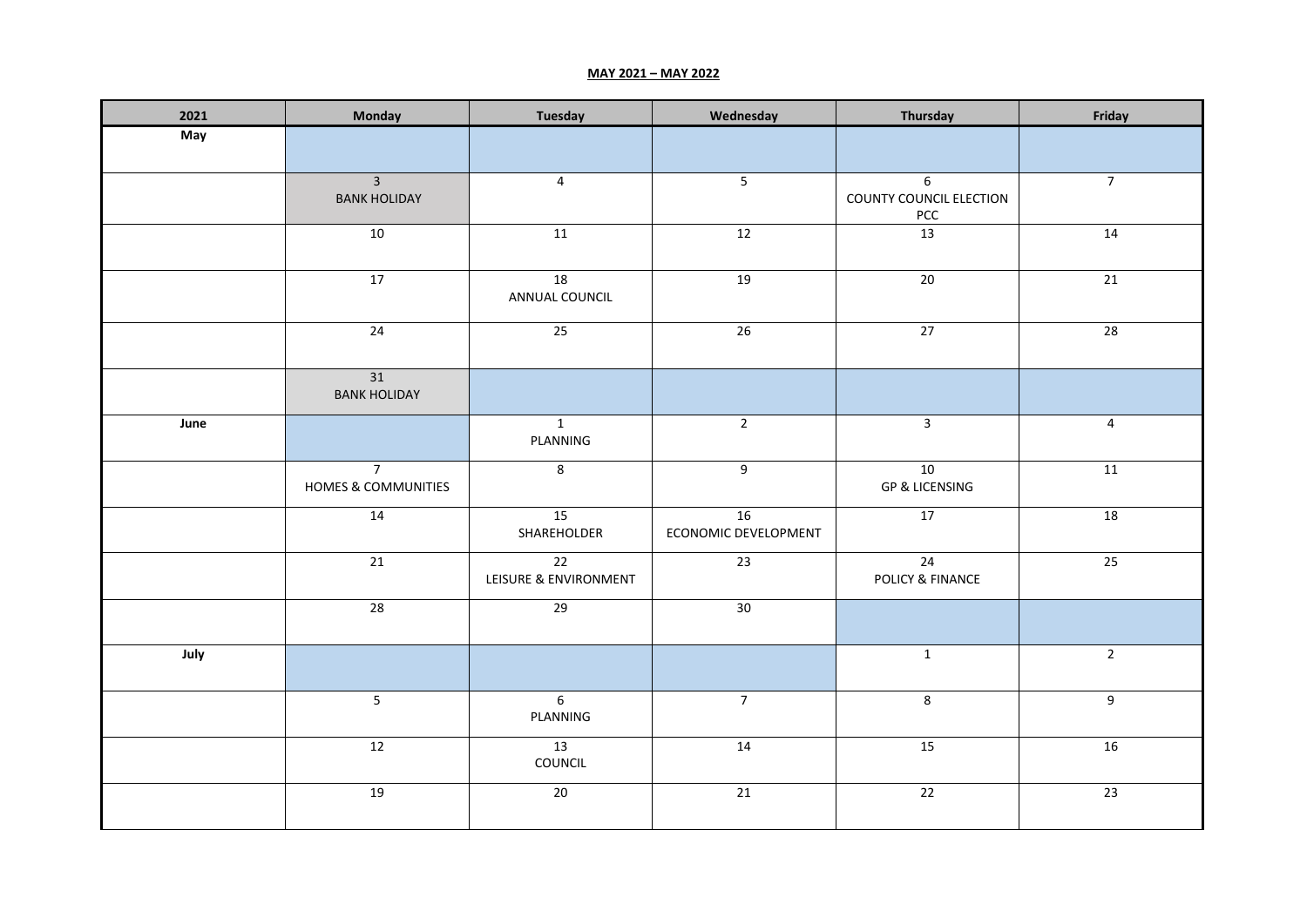| 2021          | Monday                                 | <b>Tuesday</b>              | Wednesday                         | Thursday                                    | Friday                  |
|---------------|----------------------------------------|-----------------------------|-----------------------------------|---------------------------------------------|-------------------------|
|               | 26                                     | 27                          | 28<br><b>AUDIT &amp; ACCOUNTS</b> | 29                                          | 30 <sup>°</sup>         |
| <b>August</b> | $\overline{2}$                         | $\overline{3}$<br>PLANNING  | $\overline{4}$                    | $\overline{5}$                              | $\overline{6}$          |
|               | $\overline{9}$                         | 10                          | 11                                | 12                                          | 13                      |
|               | 16                                     | 17                          | 18                                | 19                                          | 20                      |
|               | 23                                     | 24                          | 25                                | 26                                          | $\overline{27}$         |
|               | 30 <sup>°</sup><br><b>BANK HOLIDAY</b> | 31                          |                                   |                                             |                         |
| September     |                                        |                             | $\mathbf{1}$                      | $\overline{2}$<br><b>GP &amp; LICENSING</b> | $\overline{3}$          |
|               | $\overline{6}$                         | $\overline{7}$<br>PLANNING  | 8<br>ECONOMIC DEVELOPMENT         | $\overline{9}$                              | 10                      |
|               | 13<br>HOMES & COMMUNITIES              | 14<br>SHAREHOLDER           | $\overline{15}$                   | 16                                          | 17                      |
|               | $20\,$                                 | 21<br>LEISURE & ENVIRONMENT | 22                                | 23<br>POLICY & FINANCE                      | $\overline{24}$         |
|               | 27                                     | 28                          | 29                                | 30 <sup>2</sup>                             |                         |
| October       |                                        |                             |                                   |                                             | $\mathbf{1}$            |
|               | $\overline{4}$                         | $\overline{5}$<br>PLANNING  | $\overline{6}$                    | $\overline{7}$                              | $\overline{\mathbf{8}}$ |
|               | 11                                     | $\overline{12}$<br>COUNCIL  | 13                                | 14                                          | 15                      |
|               | 18                                     | 19                          | 20                                | 21                                          | 22                      |
|               | $\overline{25}$                        | $\overline{26}$             | 27                                | $\overline{28}$                             | 29                      |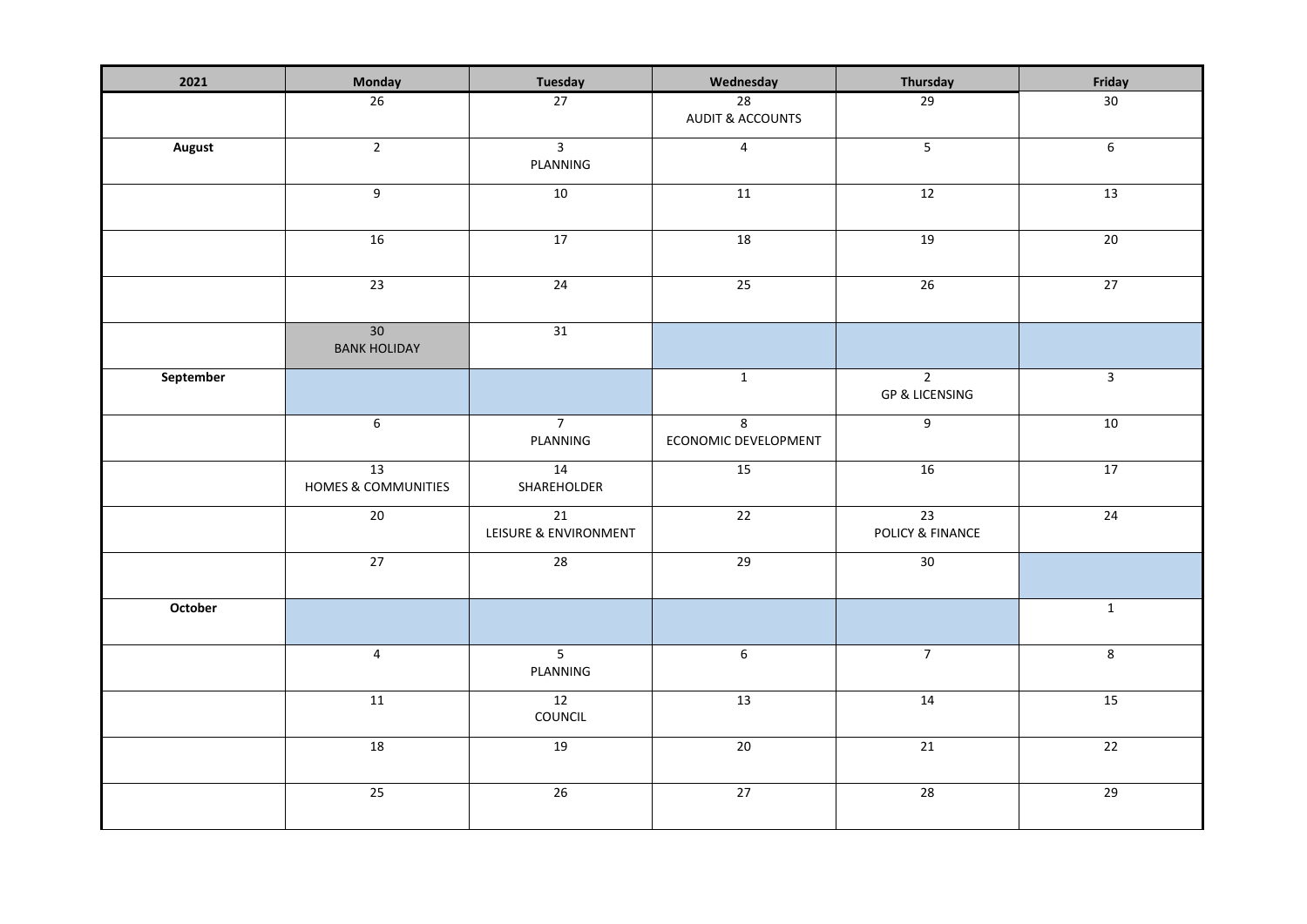| 2021/2022       |                                                   |                                          |                                             |                                                |                |
|-----------------|---------------------------------------------------|------------------------------------------|---------------------------------------------|------------------------------------------------|----------------|
| November        | $\mathbf{1}$                                      | $\overline{2}$<br>PLANNING               | $\overline{3}$                              | $\overline{4}$                                 | 5 <sub>1</sub> |
|                 | $\overline{\mathbf{8}}$                           | $\overline{9}$                           | 10                                          | 11<br><b>GP &amp; LICENSING</b>                | 12             |
|                 | 15                                                | 16<br>LEISURE & ENVIRONMENT              | 17<br>ECONOMIC DEVELOPMENT                  | 18                                             | 19             |
|                 | $\overline{22}$<br><b>HOMES &amp; COMMUNITIES</b> | $\overline{23}$                          | $\overline{24}$                             | 25<br>POLICY & FINANCE                         | 26             |
|                 | 29                                                | 30<br>SHAREHOLDER                        |                                             |                                                |                |
| <b>December</b> |                                                   |                                          | $\mathbf{1}$<br><b>AUDIT &amp; ACCOUNTS</b> | $\overline{2}$                                 | $\mathbf{3}$   |
|                 | 6                                                 | $\overline{7}$<br>PLANNING               | 8                                           | 9                                              | 10             |
|                 | 13                                                | 14<br>COUNCIL                            | 15                                          | 16                                             | 17             |
|                 | 20                                                | 21                                       | 22                                          | 23                                             | 24             |
|                 | $\overline{27}$<br><b>BANK HOLIDAY</b>            | 28<br><b>BANK HOLIDAY</b>                | 29                                          | 30                                             | 31             |
| January         | $\overline{3}$<br><b>BANK HOLIDAY</b>             | $\overline{4}$                           | 5                                           | $6\,$                                          | $\overline{7}$ |
|                 | 10                                                | 11                                       | 12                                          | 13                                             | 14             |
|                 | 17                                                | 18<br>PLANNING                           | 19<br>ECONOMIC DEVELOPMENT                  | $20\,$                                         | 21             |
|                 | 24<br>HOMES & COMMUNITIES                         | $\overline{25}$<br>LEISURE & ENVIRONMENT | $\overline{26}$                             | $\overline{27}$<br><b>POLICY &amp; FINANCE</b> | 28             |
|                 | 31                                                |                                          |                                             |                                                |                |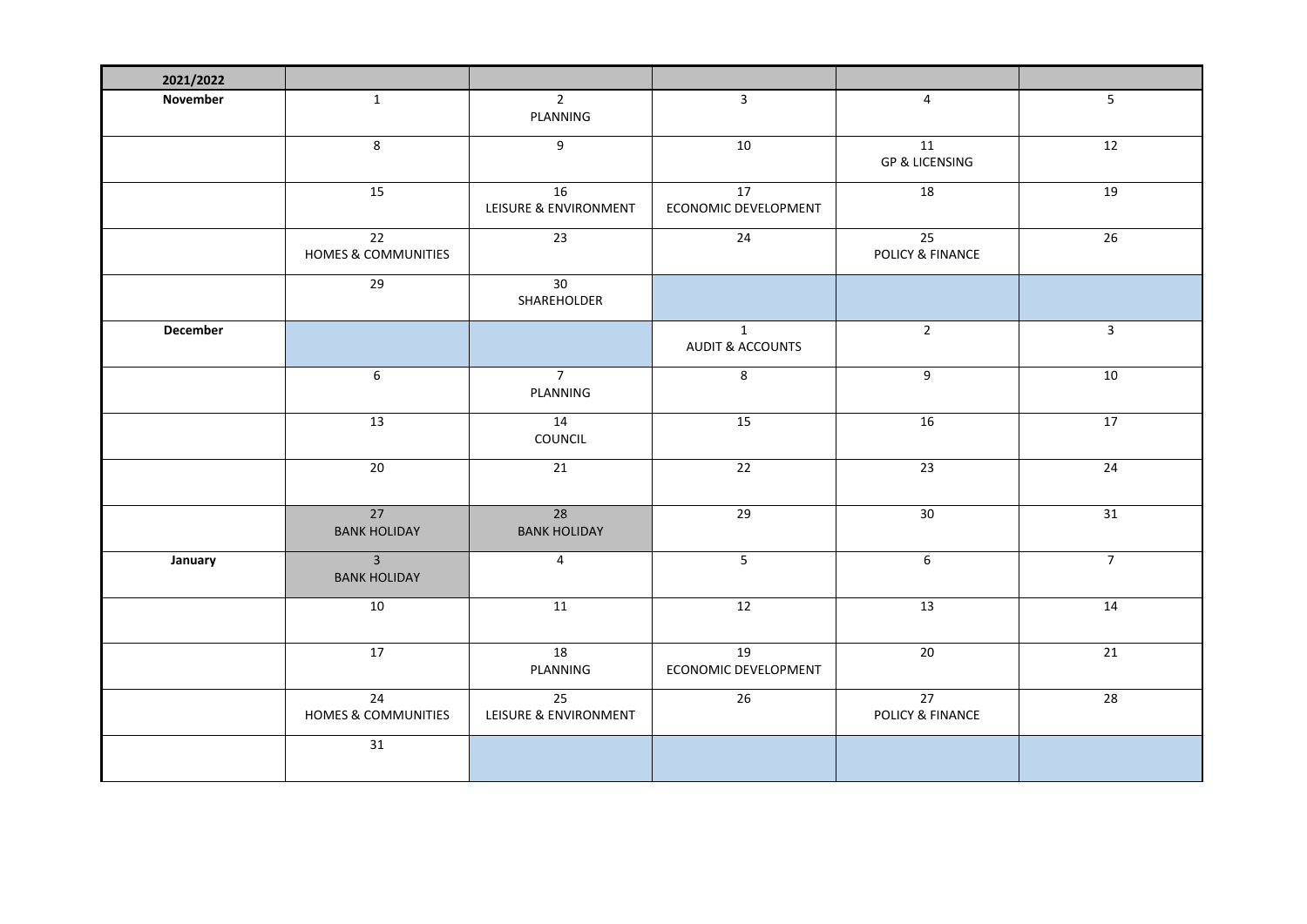| 2022     | Monday                                   | <b>Tuesday</b>                           | Wednesday                                     | Thursday                        | Friday                    |
|----------|------------------------------------------|------------------------------------------|-----------------------------------------------|---------------------------------|---------------------------|
| February |                                          | $\mathbf{1}$                             | $\overline{2}$<br><b>AUDIT &amp; ACCOUNTS</b> | $\overline{3}$                  | $\overline{4}$            |
|          | $\overline{7}$                           | 8<br>COUNCIL                             | $\boldsymbol{9}$                              | 10                              | 11                        |
|          | 14                                       | 15<br>PLANNING                           | 16                                            | 17                              | 18                        |
|          | 21<br>POLICY & FINANCE<br>(BUDGET)<br>28 | 22                                       | 23                                            | 24                              | 25                        |
|          |                                          |                                          |                                               |                                 |                           |
| March    |                                          | $\mathbf{1}$                             | $\overline{2}$                                | $\overline{3}$                  | $\overline{4}$            |
|          | $\overline{7}$                           | 8<br><b>COUNCIL (TAX)</b>                | 9                                             | 10<br><b>GP &amp; LICENSING</b> | $11\,$                    |
|          | 14<br>HOMES & COMMUNITIES                | 15<br>PLANNING                           | 16                                            | 17                              | 18                        |
|          | $\overline{21}$                          | $\overline{22}$<br>LEISURE & ENVIRONMENT | 23<br>ECONOMIC DEVELOPMENT                    | 24                              | $\overline{25}$           |
|          | 28                                       | 29<br>SHAREHOLDER                        | 30                                            | 31<br>POLICY & FINANCE          |                           |
| April    |                                          |                                          |                                               |                                 | $\mathbf{1}$              |
|          | $\overline{4}$                           | $5\overline{)}$                          | 6                                             | $\overline{7}$                  | 8                         |
|          | 11                                       | $\overline{12}$<br>PLANNING              | 13                                            | 14                              | 15<br><b>BANK HOLIDAY</b> |
|          | 18<br><b>BANK HOLIDAY</b>                | 19                                       | 20                                            | 21                              | 22                        |
|          | 25                                       | 26                                       | 27<br><b>AUDIT &amp; ACCOUNTS</b>             | 28                              | 29                        |